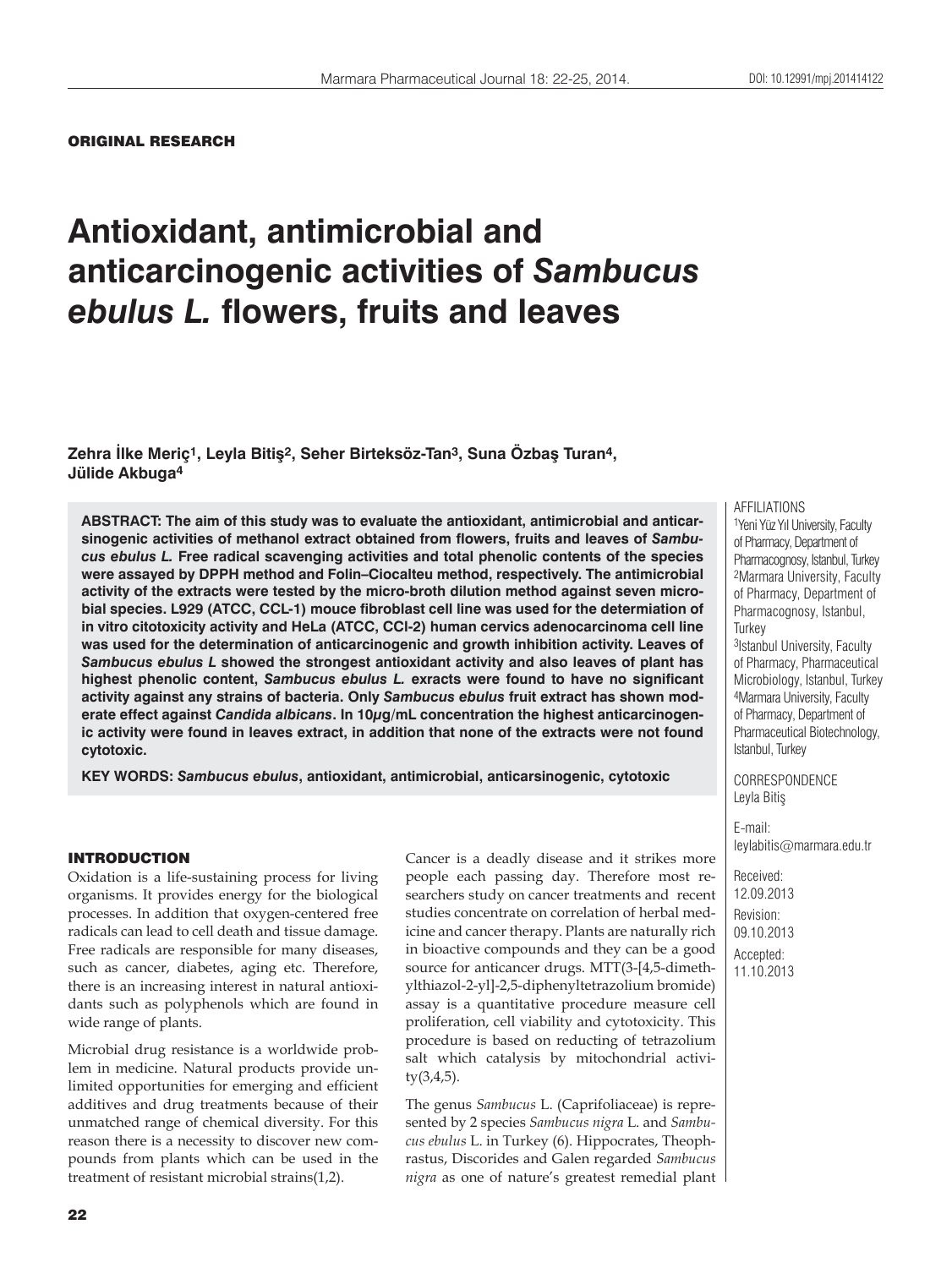(7). Both Commission E and WHO monographs include Sambuci flos as diaphoretic and expectorant for treatment of common cold(8,9). *S.nigra* and *S. ebulus* are used for common cold, inflammation, rheumatism, burns and infectious wounds, in addition that both of them are used as diuretic, expectorant, diaphoretic and also in cancer treatment as traditionally in Turkey(10,11,12,13,14).

# MATERIALS AND METHODS

## *Plant material*

*S. ebulus* L was collected from Çatalca, İstanbul-Turkey in Autumn 2009, and identified by Dr. Gizem Bulut. A voucher specimen was deposited in the Herbarium of Faculty of Pharmacy, Marmara University (MARE: 11718)

#### *Plant extraction*

10 g of air dried leaves, fruits and flowers have been extracted by maceration with methanol until solvent found to be colorless at room temperature. All extracts were filtered, dried under vacuum and stored in refrigerator for further analysis.

#### *Determination of radical scavenging activity by DPPH method*

Antioxidant activity of *Sambucus ebulus* leaves, fruits and flowers were determined with DPPH method using BHT and Ascorbic acid as standards. Free radical scavenging capacity of extracts and standarts were evaluated according to Ozsoy et al. (15).

The percent scavenging activity of extracts and standarts against DPPH were calculated according to the following formula:

# *Determination of MTT assay*

*S. ebulus* extracts were tested for their cytotoxic, anticarcinogenic and growth inhibition activities. L929 (ATCC, CCL-1) mouce fibroblast cell line was used for the determination of *in vitro* cytotoxicity activity (*In vitro* cytotoxic activity test was done by ISO-10993-5 protocol) and HeLa (ATCC, CCl-2) human cervics adenocarcinoma cell line were used for the determination of anticarcinogenic and growth inhibition activities. Anticarcinogenic and growth inhibitor activities were done by the modified method of Beekman et al. (5).

The MTT metabolic assay was carried out in 96-well tissue culture plate seeded 5x103 cells/well. 100mM containing L-Glutamine without antibiotics Eagle's MEM (Minimum Essential Medium) and RPMI 1640 medium with 10% FBS (Fetal Bovine Serum) was used for producing cells and during the procedure of the assay(3,4,5).

#### *Statistical analysis*

The data were reported as means±standard deviations and analysed by one-way analysis of variance (ANOVA) followed by the Tukey's multiple comparison tests using GraphPad Prism 5. Differences between means at *p*<0.05 level were considered significant.

# RESULTS AND DISCUSSION

# *Radical scavenging activity by DPPH method*

 $IC_{50}$  value represents concentration of extract which is required to scavenge 50% of DPPH free radical, therefore low IC<sub>50</sub> value indicate strong antioxidant activity. Flowers and fruits of plant showed weak antioxidant activity, but leaves of

|                                                     | <b>TABLE 1.</b> $IC_{50}$ values (mg/mL) of extracts |                       |                       |                           |                     |
|-----------------------------------------------------|------------------------------------------------------|-----------------------|-----------------------|---------------------------|---------------------|
|                                                     | <b>Flowers</b>                                       | <b>Fruits</b>         | <b>Leaves</b>         | <b>BHT</b>                | ΑA                  |
| $IC_{50}$ mg/ml                                     | $6.614^a \pm 0.674$                                  | $8.895^{b} \pm 1.391$ | $1.655c, d \pm 0.437$ | $2.263^{\circ} \pm 0.123$ | $0.024^d \pm 0.003$ |
| <b>BHT:</b> Butil Hidroxy Toluen, AA: Ascorbic Acid |                                                      |                       |                       |                           |                     |

BHT: Butil Hidroxy Toluen, AA: Ascorbic Acid - Each value in the table is represented as mean ± SD (n = 3)

- Different letter superscripts in the same row or column indicate significant differences (P <0.05)

DPPH radical-scavenging activity (%) = [(A0–A1)/A0]×100

where A0 was the absorbance of the control (containing all reagents except the test compounds), and A1 is the absorbance of the extract / standard.

#### *Determination of Total Phenolic Contents (TPC)*

Total phenolic contents of the MeOH extracts were measured using Folin–Ciocalteau reagent according to Gao et al.(16). Gallic acid was used as a standard and the total phenolics were expressed as mg GAE / g plant extract.

#### *Determination of Antimicrobial Activity*

The antimicrobial activity of the methanolic extracts were tested against six bacteria (*Staphylococcus aureus* ATCC 6538*,Staphylococcus epidermidis* ATCC12228, *Escherichia coli* ATCC 25922*, Klebsiella pneumoniae* ATCC 4352 *Pseudomonas aeruginosa* ATCC 27853*, Proteus mirabilis* ATCC 14153) and one yeast (*Candida albicans* ATCC 1023) by the microbroth dilutions technique strictly following the recommendation of National Comittee for Clinical Laboratory Standarts (NCCLS). Ciprofloxacin and Fluconazole were used as the reference compounds for bacteria and fungi (17,18).

plant showed very strong antioxidant activity, also leaves showed stronger antioxidant activity than BHT.

# *Total Phenolic Contents (TPC)*

The total phenolic contents of extracts were calculated using the equation obtained from the standard curve of gallic acid graph (y= 2,8541x +0,04147 ve R2=0,9874). Leaves of plant have the highest total phenolic contents. There is a correlation between antioxidant activity and total phenolic content of leaves extract.

#### TABLE 2. Total Phenolic Contents (mg/mL)

|                                                                                                                                                                            | <b>Flowers</b>    | <b>Fruits</b>            | Leaves             |
|----------------------------------------------------------------------------------------------------------------------------------------------------------------------------|-------------------|--------------------------|--------------------|
| Total Phenolic Contents (mg/g)                                                                                                                                             | $49.72^a + 5.281$ | $24.28^{\circ} \pm 1385$ | $57.66c \pm 4.966$ |
| - Each value in the table is represented as mean $\pm$ SD (n= 3)<br>- Different letter superscripts in the same row or column indicate significant differences (P < 0.05). |                   |                          |                    |

#### *Antimicrobial Activity*

*Sambucus ebulus* L. extracts were found to have no significant activity against any strains of bacteria. Only *Sambucus ebulus* fruit extract has shown moderate effect against *Candida albicans.*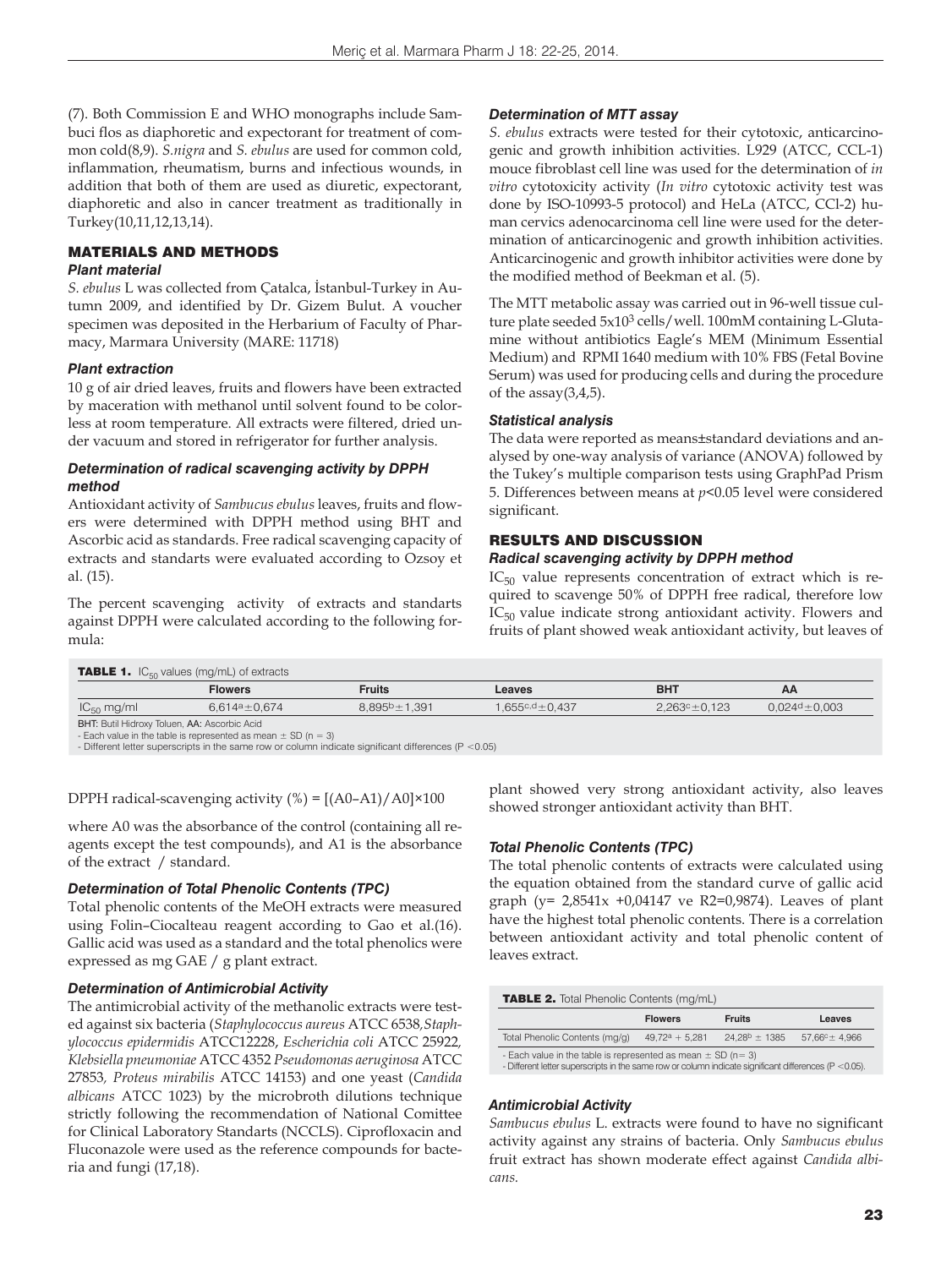| <b>Extracts and standards</b> |                    |                    |    | <b>Microorganisms</b> |            |    |                   |
|-------------------------------|--------------------|--------------------|----|-----------------------|------------|----|-------------------|
|                               | Sa                 | Se                 | Ec | Kp                    | Pa         | Pm | Сa                |
| S.ebulus flowers              |                    | 1250<br>$\mu$ g/ml |    |                       |            |    |                   |
| S.ebulus fruits               |                    |                    |    |                       |            |    | 312<br>$\mu$ g/ml |
| S.ebulus leaves               |                    | 1250<br>$\mu$ g/ml |    |                       |            |    |                   |
| Ciprofloksasin                | 0.25<br>$\mu$ g/ml |                    |    | 0.625<br>$\mu q$ /ml  | $\mu$ g/ml |    |                   |
| Flukonazol                    |                    |                    |    |                       |            |    | $\mu$ g/ml        |



1: Flowers, 2: Fruits, 3: Leaves **FIGURE 1.** Cell viability and growth inhibition

# *MTT Assay*

**Evaluation of Cytotoxicity:** All extracts were determined in 10μg/mL concentration. In those concentration, maximum growth inhibition (29,19%) was found in flower extract. Although flower extract has shown the highest cytotoxic activity, all results were under the value of 50%, so none of the extracts in 10μg/mL concentration were not found cytotoxic.

**Evaluation of Anticarcinogenic Activity:** All extracts were determined in 10μg/mL concentration. In those concentration minimum cell viability (66,19%) and maximum growth inhibition 33.81% were found in leaves extract and this value of 33.81% is a significant value for anticarcinogenic assays. The statistical evaluation of the obtained data is significant (p<0,05).

#### CONCLUSION

This study clearly indicate that *S. ebulus* fruits, flowers and leaves extracts can be used as a source of antioxidant. Especially leaf extract has very strong antioxidant activity, stronger than BHT which has used as a standart. In addition that none of the tested ex-tracts were found cytotoxic in 10 μg/ml concentration. The strongest anticarcinogenic activity was found in leaf extract. The value of 33.81% is a significant value for anticarcinogenic assays. In addition, assays can be tested in increasing concentration. There was not any antimicrobial activity of *Sambucus ebulus* extracts. Only *Sambucus ebulus* fruit extract has shown moderate effect against *Candida albicans.* 

# ACKNOWLEDGEMENTS

The authors are grateful to Dr. Gizem Bulut from the Faculty of Pharmacy of Marmara University for the identification of the plant. This research was financially supported by the Marmara University Scientific Research Committee (Project No: SAG-C-YLP-0160510-0120)

# *Sambucus ebulus L.* **bitkisinin çiçek, meyve ve yapraklarının antioksidan, antimikrobiyal ve antikarsinojenik aktiviteleri**

**ÖZET: Bu çalışmanın amacı Türkiye'de yetişen** *Sambucus ebulus L.* **bitkisinin çiçek, meyve ve yapraklarından hazırlanan metanol ekstrelerinin antioksidan, antimikrobiyal ve antikarsinojenik aktivitelerini değerlendirmektir. Ekstrelerin serbest radikal süpürücü aktivite tayinleri DPPH metodu ile, toplam fenolik madde miktar tayini ise Folin–Ciocalteu metoduyla, antimikrobiyal aktivitesi 7 mikroorganizma türüne karşı mikro dilüsyon yöntemiyle, antikarsinojenik aktivite tayini ise L929 (ATCC, CCL-1) fare fibroblast hücre hattı ve HeLa (ATCC, CCl-2) kanser hücre hattı kullanılarak MTT yöntemiyle sitotoksik etkinlikleri araştırmak üzere test edildi. DPPH radikal süpürücü aktivite tayininde en yüksek aktiviteyi yaprak ekstresi gösterdi ayrıca toplam fenolik madde miktarı da en yüksek oranda bu ekstrede bulundu. Antimikrobiyal aktivite tayininde sadece meyve ekstresi** *Candida albicans***'a karşı orta derecede etki göstermiştir. Antikarsinojenik aktivite test sonuçlarına göre ise yaprak ekstresi en yüksek değeri göstermiş, hiçbir ekstre sitotoksik bulunmamıştır.**

**ANAHTAR KELİMELER:** *Sambucus ebulus***, antioksidan, antimikrobiyal, antikarsinojenik, sitotoksik**